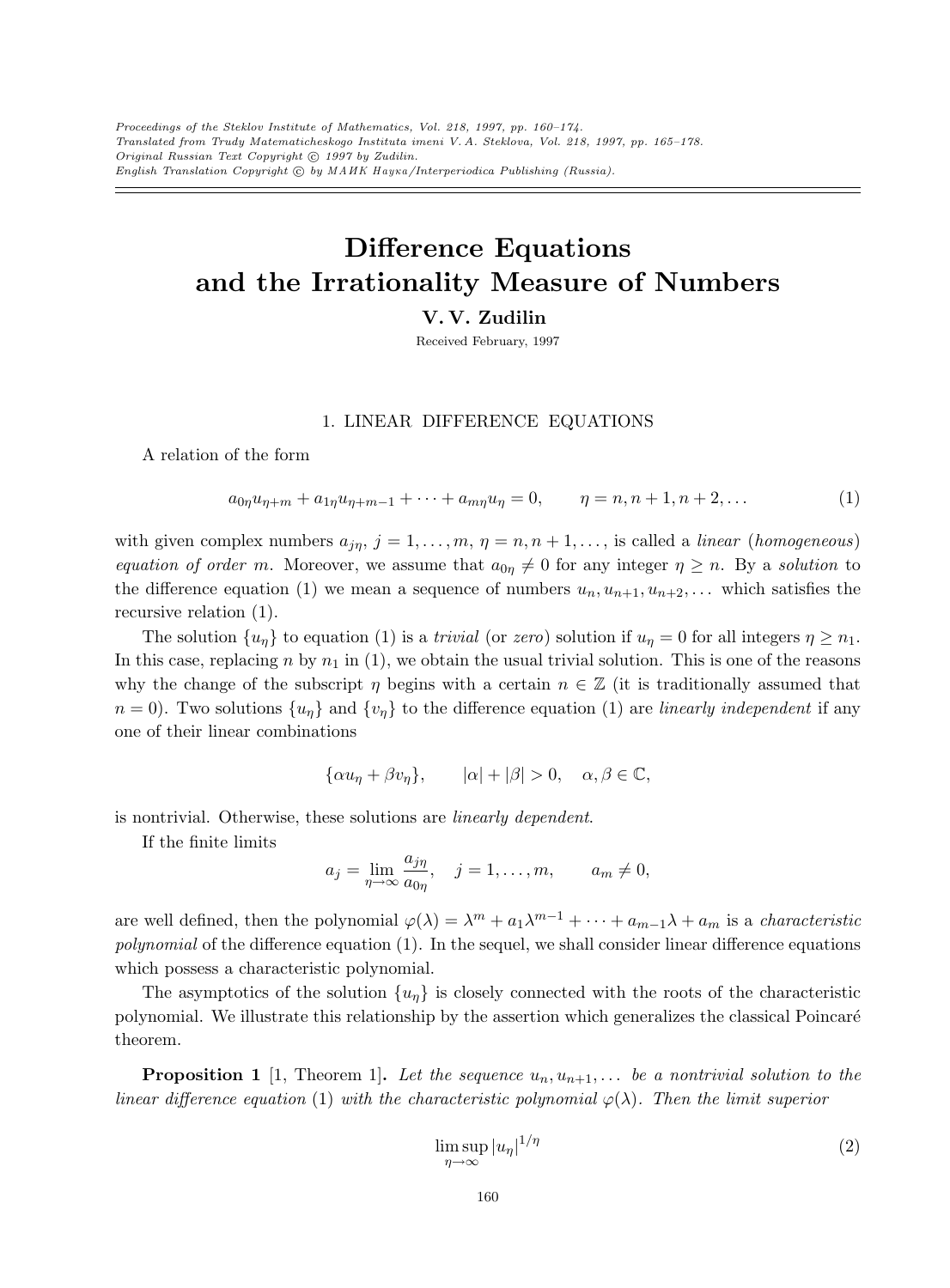is equal to the modulus of one of the roots of the polynomial  $\varphi(\lambda)$ , and the sequence  $\{u_n\}$  is also a solution to the difference equation

$$
u_{\eta+k} + b_{1\eta}u_{\eta+k-1} + \cdots + b_{k\eta}u_{\eta} = 0, \qquad \eta = n, n+1, n+2, \ldots,
$$

of order  $k \leq m$  whose characteristic polynomial divides  $\varphi(\lambda)$  and has all roots whose moduli are equal to  $(2)$ .

Corollary. Assume that under the conditions of Proposition 1 we have

$$
\limsup_{\eta \to \infty} |u_{\eta}|^{1/\eta} = |\lambda_1|; \tag{3}
$$

moreover, let the moduli of the other roots of the characteristic polynomial  $\varphi(\lambda)$  be different from  $|\lambda_1|$ . Then

$$
\lim_{\eta \to \infty} \frac{u_{\eta+1}}{u_{\eta}} = \lambda_1
$$

 $(in$  particular, the limit superior in  $(3)$  can be replaced by the ordinary one).

**Proof.** Indeed, according to Proposition 1, the solution  $\{u_n\}$  satisfies the linear difference equation

$$
u_{\eta+1} - b_{1\eta}u_{\eta} = 0, \qquad \eta = n, n+1, n+2, \dots,
$$

with the characteristic equation  $\lambda - b_1$ , which divides  $\varphi(\lambda)$ . Therefore  $b_1$  is a root of the polynomial  $\varphi(\lambda)$ , and

$$
\lim_{\eta \to \infty} \frac{u_{\eta+1}}{u_{\eta}} = \lim_{\eta \to \infty} b_{1\eta} = b_1;
$$

whence we have

$$
\lim_{\eta \to \infty} |u_{\eta}|^{1/\eta} = |b_1|.
$$

Comparing the last equation to (3) and taking into account that  $\lambda_1$  is a unique root of the polynomial  $\varphi(\lambda)$  whose modulus is equal to  $|\lambda_1|$ , we obtain  $b_1 = \lambda_1$ . The assertion is proved.

**Proposition 2.** Let two sequences  $\{u_n\}$  and  $\{v_n\}$  be nontrivial solutions to the linear difference equation (1),

$$
\lim_{\eta \to \infty} \frac{v_{\eta}}{u_{\eta}} = \alpha \neq 0,
$$

and let the following relation hold for the roots  $\lambda_1, \lambda_2, \ldots, \lambda_m$  of the characteristic polynomial of this equation:

$$
|\lambda_1| > \delta = \max_{2 \le j \le m} \{ |\lambda_j| \}. \tag{4}
$$

Then the sequence

$$
r_{\eta} = u_{\eta}\alpha - v_{\eta}, \qquad \eta = n, n+1, n+2, \dots,
$$

which is also a solution to the difference equation  $(1)$ , satisfies the limit relation

$$
\limsup_{\eta \to \infty} |r_{\eta}|^{1/\eta} \le \delta. \tag{5}
$$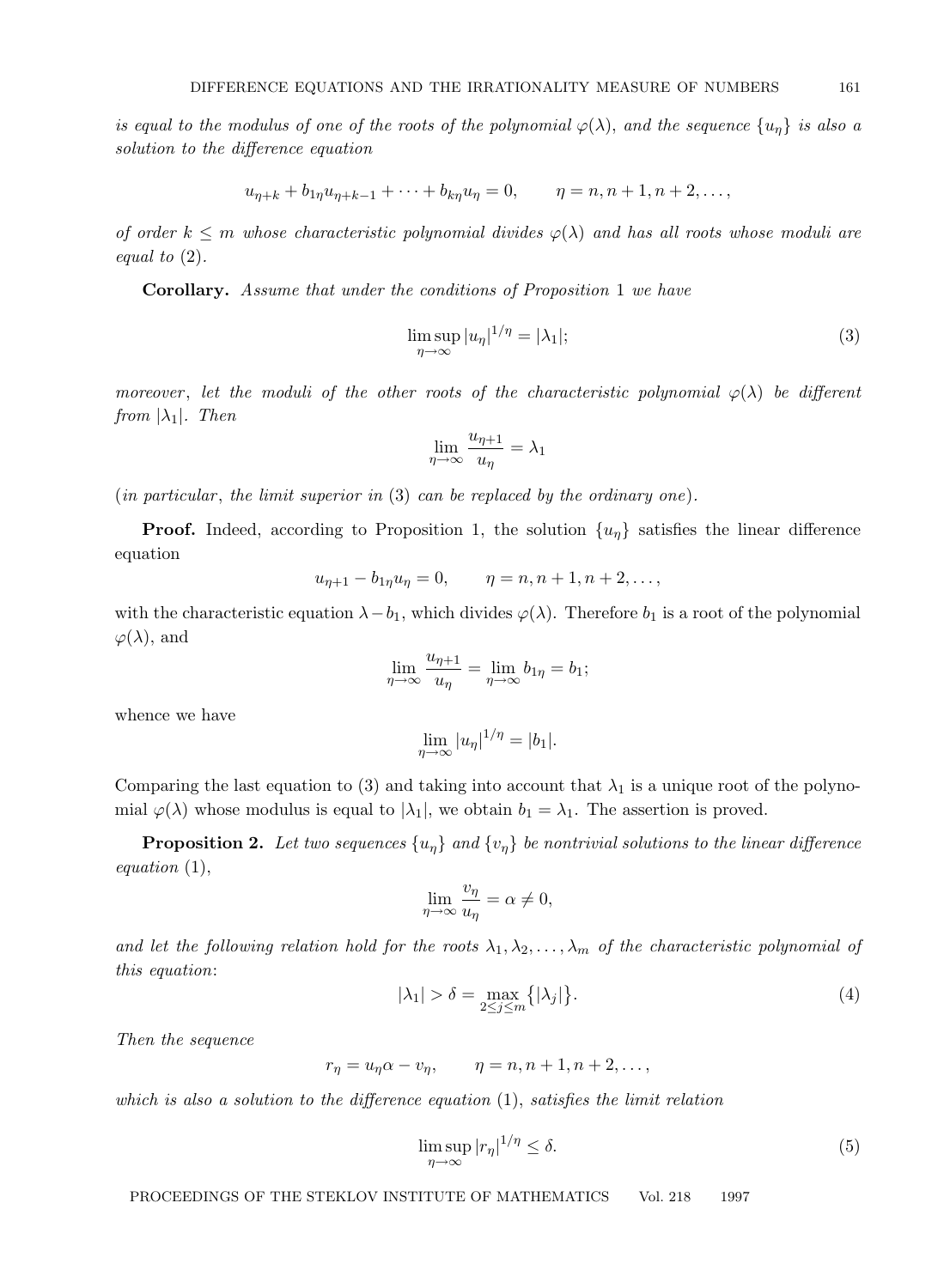Proof. Assume that inequality (5) does not hold. According to Proposition 1, this is possible only in the case where

$$
\limsup_{\eta \to \infty} |r_{\eta}|^{1/\eta} = |\lambda_1|.
$$
 (6)

In particular,  $\{r_{\eta}\}\$ is a nontrivial solution to equation (1). Since

$$
\lim_{\eta \to \infty} \frac{r_{\eta}}{u_{\eta}} = \lim_{\eta \to \infty} \frac{u_{\eta} \alpha - v_{\eta}}{u_{\eta}} = \alpha \lim_{\eta \to \infty} \frac{u_{\eta}}{u_{\eta}} - \lim_{\eta \to \infty} \frac{v_{\eta}}{u_{\eta}} = 0,
$$
\n(7)

we find that

$$
\limsup_{\eta \to \infty} |u_{\eta}|^{1/\eta} \ge \limsup_{\eta \to \infty} |r_{\eta}|^{1/\eta} = |\lambda_1|.
$$

On the other hand,  $\lambda_1$  is a root of the characteristic polynomial, maximal in absolute value, and, according to Proposition 1, the last inequality becomes an equality

$$
\limsup_{\eta \to \infty} |u_{\eta}|^{1/\eta} = |\lambda_1|.
$$
 (8)

In order to continue the proof, we need two auxiliary assertions from [2]. We give these assertions in the notation used in our paper.

**Lemma 1.** If  $s_\eta \neq 0$ ,  $\eta = n, n + 1, \ldots$ , and  $\{u_\eta\}$  is a solution to the linear difference equation

$$
u_{\eta+m} + a_{1\eta}u_{\eta+m-1} + \dots + a_{m\eta}u_{\eta} = 0, \qquad \eta = n, n+1, n+2, \dots,
$$
 (9)

then

$$
v_{\eta} = \frac{u_{\eta}}{s_{\eta}}, \qquad \eta = n, n+1, n+2, \dots,
$$

is a solution to the linear difference equation

$$
v_{\eta+m} + a'_{1\eta}v_{\eta+m-1} + \dots + a'_{m\eta}v_{\eta} = 0, \qquad \eta = n, n+1, n+2, \dots,
$$
  
\n
$$
a'_{j\eta} = a_{j\eta} \frac{s_{\eta+m-j}}{s_{\eta+m}}, \qquad \eta = n, n+1, n+2, \dots, \quad j = 1, \dots, m.
$$
  
\n(10)

If, in addition,

$$
\lim_{\eta \to \infty} \frac{s_{\eta+1}}{s_{\eta}} = 1,
$$

then the characteristic polynomials of equations (9) and (10) coincide.

**Lemma 2.** If equation (9) has a solution  $u_{\eta}^{(1)} = \lambda_1^{\eta}$  $\eta_1$ ,  $\eta = n, n + 1, \ldots$ , then this equation can be written in the form

$$
w_{\eta+m-1} + b_{1\eta}w_{\eta+m-2} + \dots + b_{m-1,\eta}w_{\eta} = 0, \qquad \eta = n, n+1, n+2, \dots,
$$
 (11)

where

$$
w_{\eta} = u_{\eta+1} - \lambda_1 u_{\eta}, \qquad \eta = n, n+1, n+2, \dots
$$

Moreover, the characteristic polynomials of equations (11) and (9) are related as

$$
(\lambda - \lambda_1)(\lambda^{m-1} + b_1\lambda^{m-2} + \cdots + b_{m-1}) = \lambda^m + a_1\lambda^{m-1} + \cdots + a_m.
$$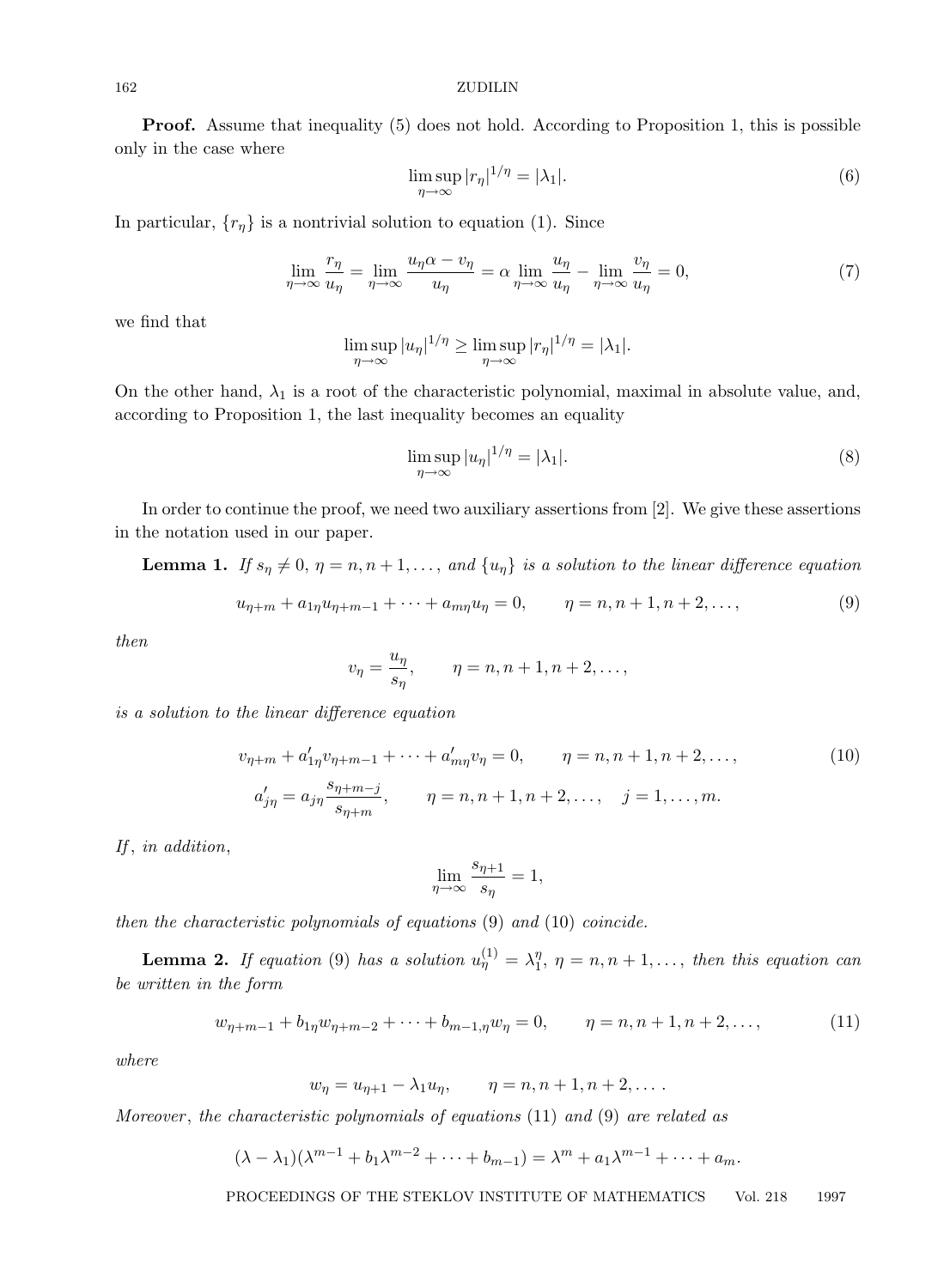Let us continue the proof of Proposition 2. The limit relation (8) and the corollary to Proposition 1 allow us to assert that

$$
\lim_{\eta \to \infty} \frac{u_{\eta+1}}{u_{\eta}} = \lambda_1.
$$

Therefore the sequence

$$
s_{\eta} = \frac{u_{\eta}}{\lambda_1^{\eta}}, \qquad \eta = n, n+1, n+2, \dots
$$

satisfies the conditions of Lemma 1, and the difference equation

$$
v_{\eta+m} + a'_{1\eta}v_{\eta+m-1} + \dots + a'_{m\eta}v_{\eta} = 0, \qquad \eta = n, n+1, n+2, \dots,
$$
 (12)

where

$$
a'_{j\eta} = \frac{a_{j\eta}}{a_{0\eta}} \frac{s_{\eta+m-j}}{s_{\eta+m}},
$$
   
  $\eta = n, n+1, n+2, ..., j = 1, ..., m,$ 

has a solution

$$
v_{\eta}^{(1)} = \frac{u_{\eta}}{u_{\eta}/\lambda_1^{\eta}} = \lambda_1^{\eta}, \qquad \eta = n, n+1, n+2, \dots
$$
 (13)

By Lemma 2, equation (12) can be represented in the form

$$
w_{\eta+m-1} + b_{1\eta}w_{\eta+m-2} + \dots + b_{m-1,\eta}w_{\eta} = 0, \qquad \eta = n, n+1, n+2, \dots,
$$
 (14)

where

$$
w_{\eta} = v_{\eta+1} - \lambda_1 v_{\eta}, \qquad \eta = n, n+1, n+2, \dots
$$

The roots of the characteristic polynomial of equation (14) are equal to  $\lambda_2, \ldots, \lambda_m$ . We choose a certain basis

$$
\{w_{\eta}^{(1)}\}, \ldots, \{w_{\eta}^{(m-1)}\}\tag{15}
$$

in the space of solutions of the linear difference equation (14). According to Proposition 1, we have

$$
\limsup_{\eta \to \infty} \left| w_{\eta}^{(j)} \right|^{1/\eta} \le \delta, \qquad j = 1, \dots, m - 1. \tag{16}
$$

For each  $j = 2, \ldots, m$ , we define the solution  $\{v_{\eta}^{(j)}\}$  to equation (12) in such a way that

$$
v_{\eta+1}^{(j)} - \lambda_1 v_{\eta}^{(j)} = w_{\eta}^{(j-1)}, \qquad \eta = n, n+1, n+2, \dots
$$
 (17)

To this end, we set

$$
v_{\eta}^{(j)} = -\frac{w_{\eta}^{(j-1)}}{\lambda_1} - \frac{w_{\eta+1}^{(j-1)}}{\lambda_1^2} - \frac{w_{\eta+2}^{(j-1)}}{\lambda_1^3} - \cdots, \qquad \eta = n, n+1, n+2, \dots, \quad j = 2, \dots, m. \tag{18}
$$

The last series converges by (4) and (16). Solutions (18) are linearly independent according to (17) and the linear independence of basis (15). It is easy to show that

$$
\limsup_{\eta \to \infty} |v_{\eta}^{(j)}|^{1/\eta} = \limsup_{\eta \to \infty} |w_{\eta}^{(j-1)}|^{1/\eta} \le \delta, \qquad j = 2, \dots, m. \tag{19}
$$

PROCEEDINGS OF THE STEKLOV INSTITUTE OF MATHEMATICS Vol. 218 1997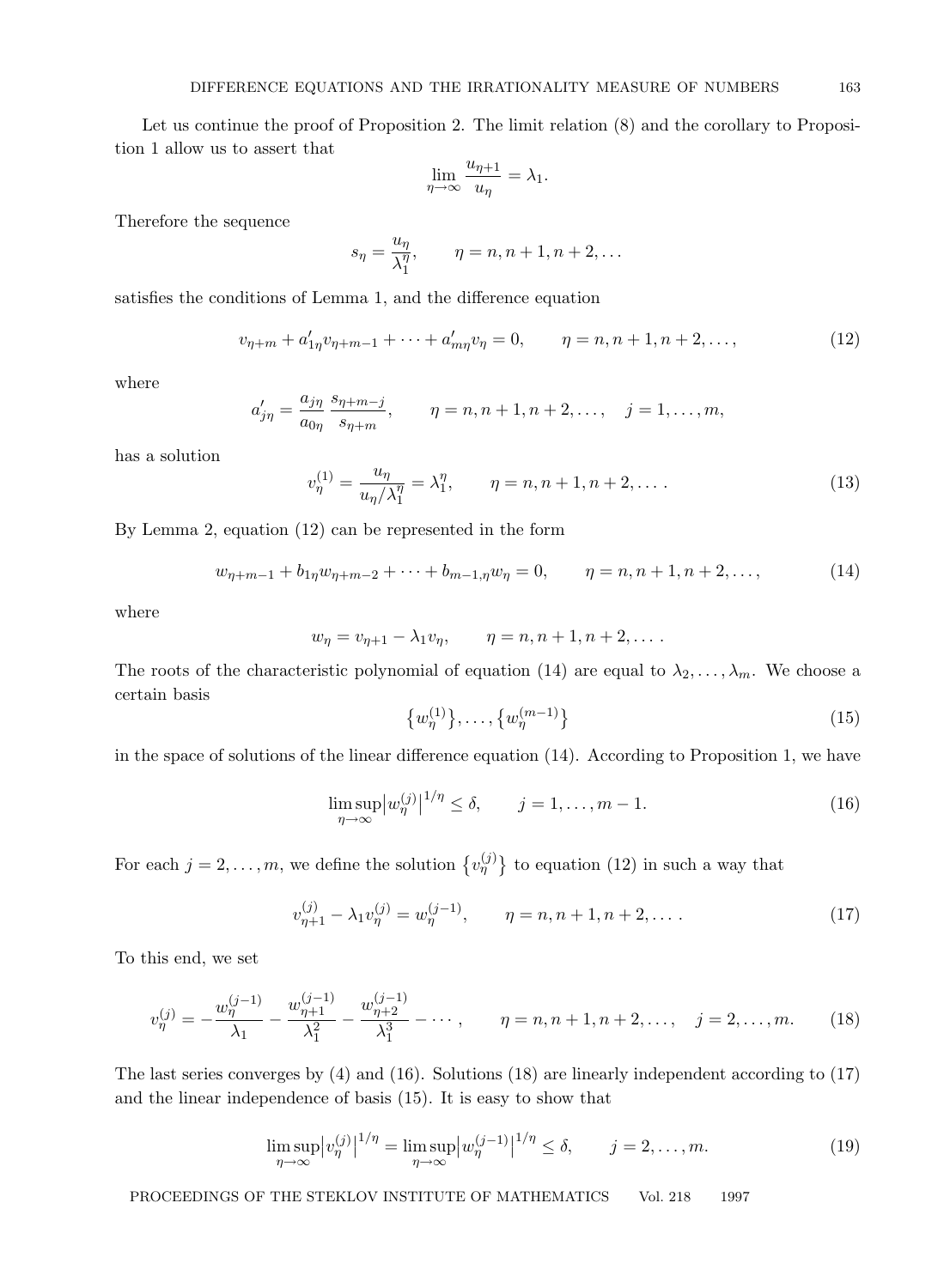Taking (13) into account, we find that the sequences

$$
\{v_{\eta}^{(1)}\}, \{v_{\eta}^{(2)}\}, \ldots, \{v_{\eta}^{(m)}\}
$$

form a basis in the solution space of equation (12). Therefore the sequences

$$
u_{\eta}^{(j)} = v_{\eta}^{(j)} s_{\eta}, \qquad \eta = n, n+1, n+2, \dots, \quad j = 1, \dots, m,
$$
 (20)

form a basis in the solution space of the initial equation (1). Moreover,  $\{u_{\eta}^{(1)}\}\equiv \{u_{\eta}\}\text{, and,}$ according to (19),

$$
\limsup_{\eta \to \infty} |u_{\eta}^{(j)}|^{1/\eta} = \limsup_{\eta \to \infty} |v_{\eta}^{(j)}|^{1/\eta} \le \delta, \qquad j = 2, \dots, m. \tag{21}
$$

We express the solution  $\{r_{\eta}\}\$ to the difference equation (1) in terms of the basis (20), i.e.,

$$
r_{\eta} = \rho_1 u_{\eta} + \rho_2 u_{\eta}^{(2)} + \dots + \rho_m u_{\eta}^{(m)}, \qquad \eta = n, n + 1, n + 2, \dots
$$
 (22)

According to (21), the relation

$$
\lim_{\eta \to \infty} \frac{u_{\eta}^{(j)}}{u_{\eta}} = 0, \qquad j = 2, \dots, m,
$$

holds; this implies

$$
\lim_{\eta \to \infty} \frac{r_{\eta}}{u_{\eta}} = \rho_1.
$$

Comparing the last relation to (7), we infer that  $\rho_1 = 0$ . Therefore resolution (22), together with the limit relations (21), yields

$$
\limsup_{\eta \to \infty} |r_{\eta}|^{1/\eta} \le \delta.
$$

However, this contradicts (6). This means that our supposition is not true, and inequality (5) holds.

Proposition 2 is completely proved.

Let us now formulate the general assertion concerning the connection of linear difference equations with the irrationality measure. We will denote by  $\mathbb I$  either  $\mathbb Q$  or  $\mathbb Q(i)$ .

**Theorem 1.** Let  $\{u_{\eta}\}\subset \mathbb{I}$  and  $\{v_{\eta}\}\subset \mathbb{I}$  be two linearly independent solutions to the linear difference equation  $(1)$ ,

$$
\lim_{\eta \to \infty} \frac{v_{\eta}}{u_{\eta}} = \alpha \neq 0,\tag{23}
$$

and let the natural numbers  $d_{\eta}$ ,  $\eta = n, n + 1, \ldots$ , be such that

$$
d_{\eta}u_{\eta}, d_{\eta}v_{\eta} \in \mathbb{Z}_{\mathbb{I}}, \quad \eta = n, n+1, n+2, \dots, \qquad \lim_{\eta \to \infty} d_{\eta}^{1/\eta} \leq C,
$$
\n
$$
(24)
$$

where  $C \geq 1$  is a constant. If  $\lambda_1, \ldots, \lambda_m$  are roots of the characteristic polynomial of equation (1), and, moreover, if

$$
|\lambda_1|>\delta=\max_{2\leq j\leq m}\bigl\{|\lambda_j|\bigr\}
$$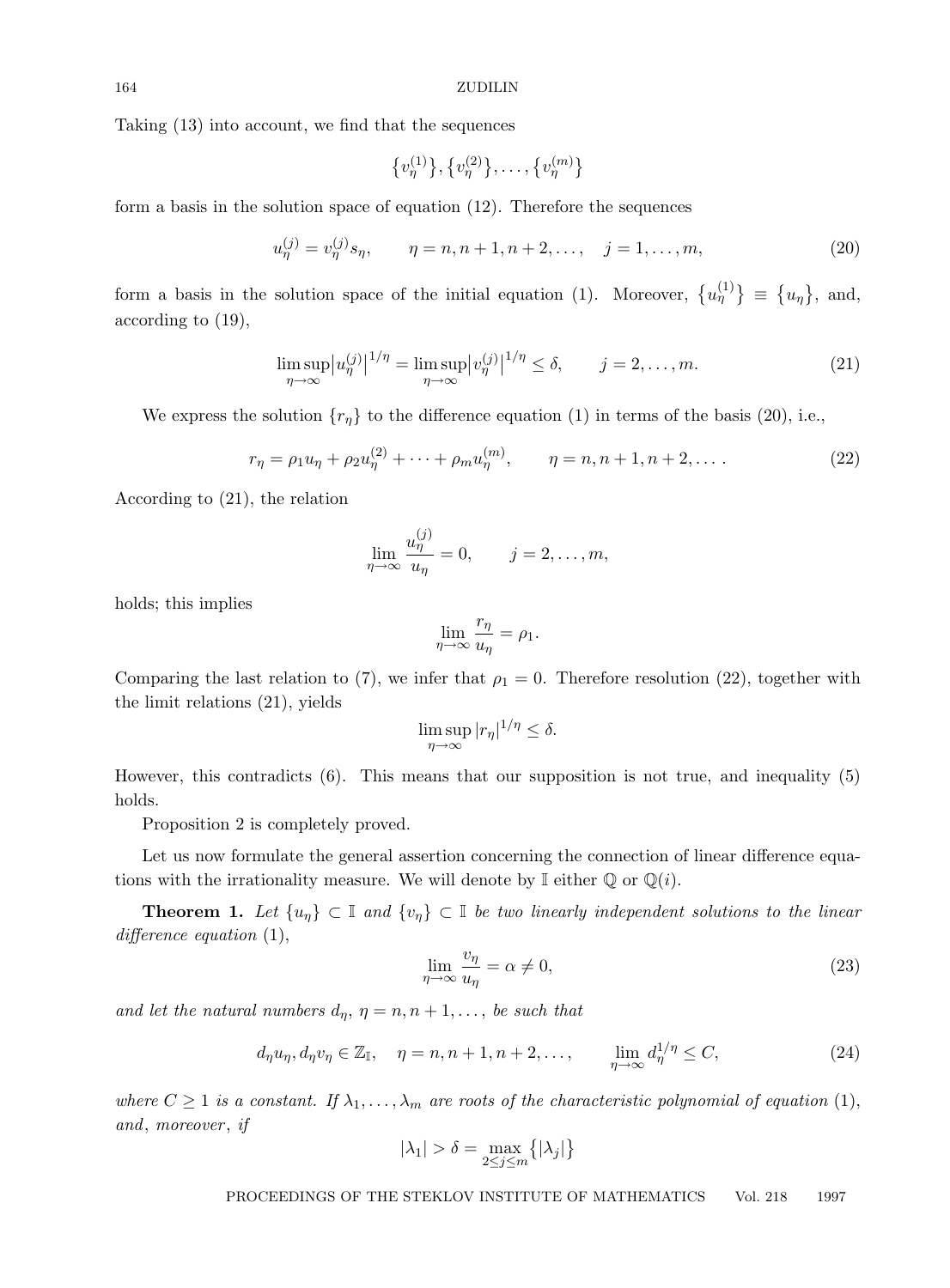and  $C\delta$  < 1, then the number  $\alpha$  is irrational,  $\alpha \notin \mathbb{I}$ . Moreover, the irrationality measure of  $\alpha$  does not exceed

$$
\mu = 1 - \frac{\log C + \log |\lambda_1|}{\log C + \log \delta},\tag{25}
$$

*i.e.*, for any  $\varepsilon > 0$ , there exists  $q_* = q_*(\varepsilon)$  such that

$$
\left|\alpha - \frac{p}{q}\right| \ge \frac{1}{q^{\mu+\varepsilon}}
$$

for all  $p, q \in \mathbb{Z}_{\mathbb{I}}, q \geq q_*$ .

Proof. The numbers

 $r_n = \widetilde{u}_n \alpha - \widetilde{v}_n, \qquad \widetilde{u}_n = d_n u_n, \quad \widetilde{v}_n = d_n v_n, \qquad \eta = n, n + 1, n + 2, \dots,$  (26)

are approximating linear forms of  $\alpha$  and 1 with coefficients in  $\mathbb{Z}_I$ . According to Proposition 2 and estimate (24) of the denominators  $d_{\eta}$ ,  $\eta = n, n + 1, \ldots$ , we have

$$
\limsup_{\eta \to \infty} |r_{\eta}|^{1/\eta} \le C\delta < 1.
$$
\n(27)

If  $\alpha$  were a rational number, then either  $A\alpha - B = 0$  or  $|A\alpha - B| \ge 1/D$  for all  $A, B \in \mathbb{Z}_{\mathbb{I}}$ , where  $D \in \mathbb{N}$  is the denominator of the number  $\alpha$ ; in particular,  $r_{\eta} = 0$  or  $|r_{\eta}| \geq 1/D$  for all integers  $\eta \geq n$ . The latter fact contradicts the limit relation (27) and the nontriviality of the sequence  $\{\eta\}$ for a sufficiently large  $\eta$  (the solutions  $\{u_{\eta}\}\$ and  $\{v_{\eta}\}\$ are linearly independent). Hence,  $\alpha \notin \mathbb{Z}_{I}$ ; this also implies  $r_n \neq 0, \, \eta = n, n + 1, \dots$ .

Each of the linearly independent solutions  $\{u_{\eta}\}\$  and  $\{v_{\eta}\}\$ is nontrivial. According to Proposition 1, we have

$$
\limsup_{\eta \to \infty} |u_{\eta}|^{1/\eta} = |\lambda_j|
$$

for a certain j,  $1 \leq j \leq m$ . If  $j \neq 1$ , then the limit relation

$$
\limsup_{\eta \to \infty} |\widetilde{u}_{\eta}|^{1/\eta} \le C\delta < 1
$$

holds for the numbers  $\widetilde{u}_{\eta} \in \mathbb{Z}_{I}$ ,  $\eta = n, n + 1, ...$ ; but this is impossible since  $|\widetilde{u}_{\eta}| \geq 1$  for an infinite set of subscripts  $\eta$ . Therefore  $j = 1$ , and by the corollary of Proposition 1 we have

$$
\lim_{\eta \to \infty} |u_{\eta}|^{1/\eta} = |\lambda_1|.
$$

Thus,

$$
\lim_{\eta \to \infty} |\widetilde{u}_{\eta}|^{1/\eta} = C|\lambda_1|.
$$
\n(28)

If we now apply the result by G. V. Chudnovsky (see [3, Lemma 3.5]) to relations (27) and (28) for the approximating linear forms (26), then we obtain estimate (25) of the irrationality measure of  $\alpha$ .

The theorem is proved.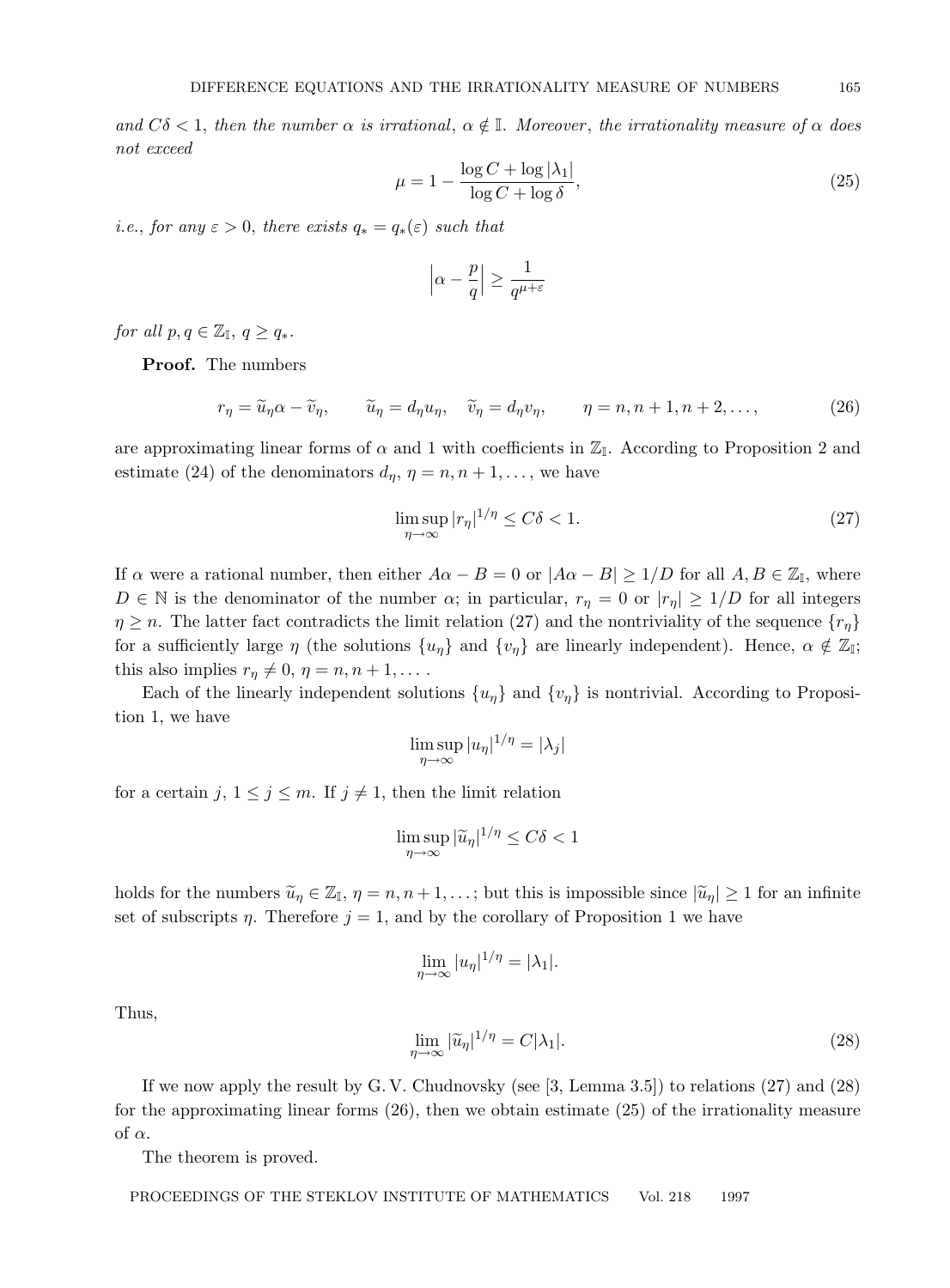#### 166 ZUDILIN

As an example to Theorem 1, we consider the Apéry difference equation

$$
(\eta + 1)^3 u_{\eta+1} - (34\eta^3 + 51\eta^2 + 27\eta + 5)u_{\eta} + \eta^3 u_{\eta-1} = 0, \qquad \eta = 1, 2, \dots,
$$
 (29)

and two linearly independent solutions  $\{u_{\eta}\}\$  and  $\{v_{\eta}\}\$  to this equation which are given by the initial conditions

$$
u_0 = 1
$$
,  $u_1 = 5$ ,  $v_0 = 0$ ,  $v_1 = 6$ .

One can show (see, e.g., [4]) that  $u_{\eta}, D_{\eta}^3 v_{\eta} \in \mathbb{Z}$ , where  $D_{\eta}$  is the least common multiple of the numbers  $1, 2, \ldots, \eta$  and

$$
\lim_{\eta \to \infty} \frac{v_{\eta}}{u_{\eta}} = \zeta(3) = \sum_{k=1}^{\infty} \frac{1}{k^3}.
$$

The characteristic polynomial  $\lambda^2 - 34\lambda + 1 = 0$  of the difference equation (29) has the roots The characteristic polynomial  $\lambda = 34\lambda + 1$ .<br>  $\lambda_1 = (\sqrt{2} + 1)^4$  and  $\lambda_2 = (\sqrt{2} - 1)^4$ . Moreover,

$$
\lim_{\eta \to \infty} D_{\eta}^{1/\eta} = e.
$$

Since  $(\sqrt{2} - 1)^4 e^3 < 1$ , Theorem 1 yields the irrationality measure

$$
1 - \frac{3 + 4\log(\sqrt{2} + 1)}{3 + 4\log(\sqrt{2} - 1)} = 13.4178202...
$$

of the number  $\zeta(3)$ .

## 2. THE IRRATIONALITY MEASURE

As an application of Theorem 1, we give an example of a linear difference equation whose characteristic polynomial is

$$
(\lambda - \lambda_1) \cdots (\lambda - \lambda_m) = \lambda^m + a_1 \lambda^{m-1} + \cdots + a_{m-1} \lambda + a_m, \qquad a_j \in \mathbb{Q}, \quad j = 1, \ldots, m, \quad a_m \neq 0. \tag{30}
$$

The root  $\lambda_1$  which is the largest in absolute value is assumed to be real and positive, i.e.,

$$
\lambda_1 = |\lambda_1| > \delta = \max_{2 \le j \le m} \{ |\lambda_j| \}. \tag{31}
$$

We set

$$
\tau(z) = (1 - \lambda_1 z) \cdots (1 - \lambda_m z) = 1 + a_1 z + \cdots + a_m z^m, \qquad a_j \in \mathbb{Q}, \quad j = 1, \ldots, m, \quad a_m \neq 0. \tag{32}
$$

The generating function

$$
U(z) = \tau(z)^{-s} = \sum_{\nu=0}^{\infty} u_{\nu} z^{\nu}, \qquad s \in (0,1) \cap \mathbb{Q}, \tag{33}
$$

satisfies the linear differential equation  $\tau y' + s\tau' y = 0$ . (We take a branch of function (33) which assumes positive values on the cut  $[0, 1/\lambda_1)$ .) Thus,

$$
\left(1 + \sum_{\mu=1}^{m} a_{\mu} z^{\mu}\right) \times \sum_{\nu=0}^{\infty} (\nu+1) u_{\nu+1} z^{\nu} + s \sum_{\mu=1}^{m} \mu a_{\mu} z^{\mu+1} \times \sum_{\nu=0}^{\infty} u_{\nu} z^{\nu} = 0
$$

PROCEEDINGS OF THE STEKLOV INSTITUTE OF MATHEMATICS Vol. 218 1997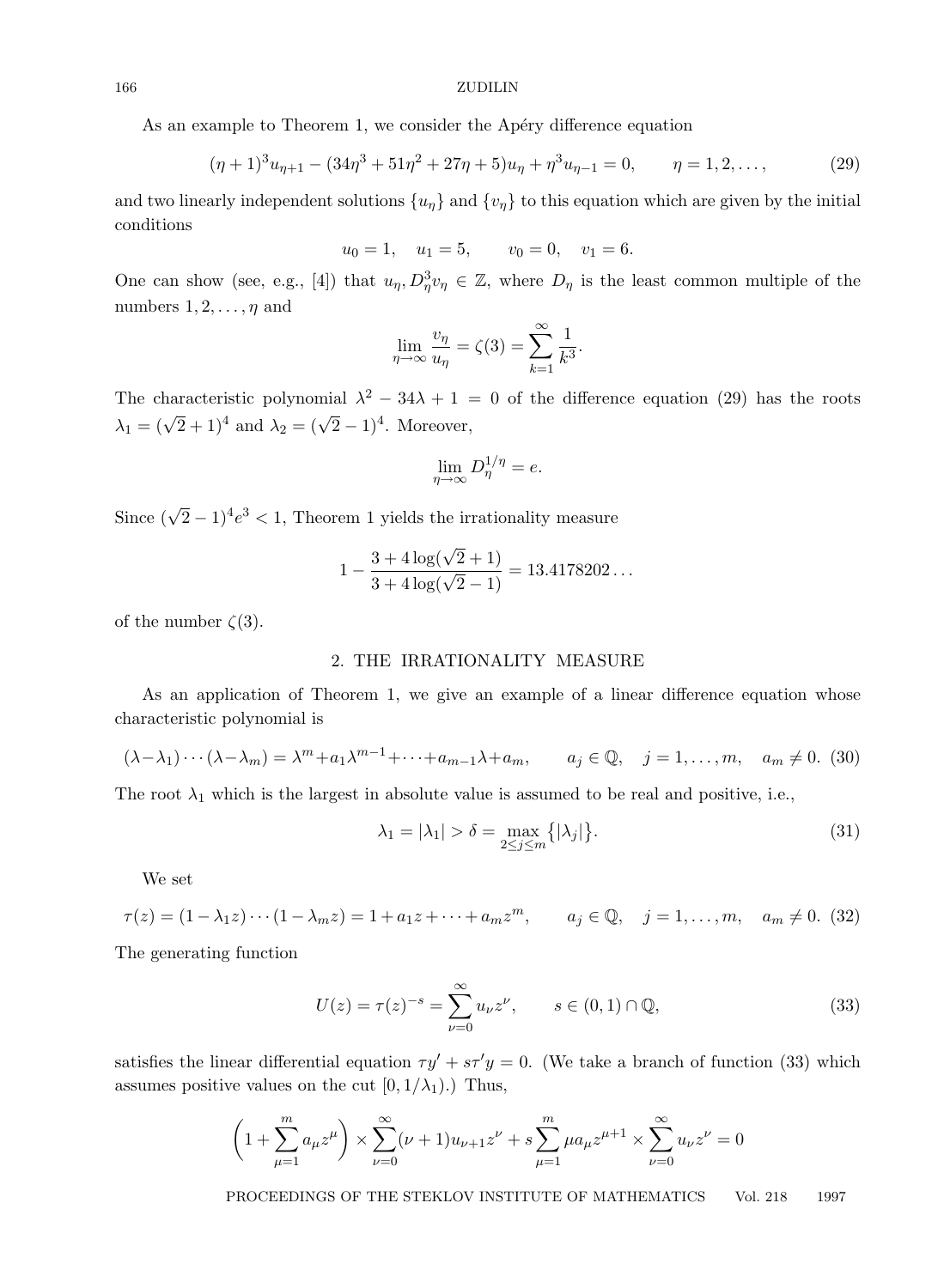or

$$
\sum_{\eta=0}^{\infty} \left( (\eta + 1)u_{\eta+1} + \sum_{\mu=1}^{m} a_{\mu} (\eta + 1 + (s - 1)\mu)u_{\eta+1-\mu} \right) z^{\eta} = 0,
$$

where  $u_0 = 1$  and  $u_{-m+1} = \cdots = u_{-2} = u_{-1} = 0$ .

Thus, the sequence of numbers  $\{u_n\}$  satisfies the difference equation

$$
(\eta + 1)u_{\eta+1} + \sum_{\mu=1}^{m} a_{\mu} (\eta + 1 + (s - 1)\mu) u_{\eta+1-\mu} = 0, \qquad \eta = 0, 1, 2, \dots,
$$
 (34)

whose characteristic polynomial is (30).

Let now  $\varkappa(z) \in \mathbb{I}[z]$  be a nonzero polynomial, and let the function  $V(z)$  satisfy the differential equation

$$
\tau y' + s\tau' y = \varkappa \tag{35}
$$

with the initial condition  $V(0) = 0$ . This condition and the relation

$$
\frac{d}{dz}(\tau(z)^s V(z)) = \tau(z)^{s-1} (\tau(z)V'(z) + s\tau'(z)V(z)) = \tau(z)^{s-1}\varkappa(z)
$$

yield

$$
V(z) = \tau(z)^{-s} \int_{0}^{z} \tau(x)^{s-1} \varkappa(x) dx = \sum_{\eta=0}^{\infty} v_{\eta} z^{\eta}.
$$
 (36)

In terms of the generating function, the differential equation (35) can be rewritten in the form

$$
\sum_{\eta=0}^{\infty} \left( (\eta+1)v_{\eta+1} + \sum_{\mu=1}^{m} a_{\mu} (\eta+1+(s-1)\mu)v_{\eta+1-\mu} \right) z^{\eta} = \varkappa(z),
$$

where we set  $v_{-m+1} = \cdots = v_{-1} = v_0 = 0$ . Thus, beginning with  $\eta = \deg \varkappa$ , the sequence  $\{v_{\eta}\}$  is a solution to the difference equation (34).

If the solutions  $\{u_n\}$  and  $\{v_n\}$  to equation (34) were linearly dependent, then  $\alpha U(z)-V(z)=\pi(z)$ would hold for certain  $\alpha \in \mathbb{C}$  and  $\pi(z) \in \mathbb{C}[z]$ . After the multiplication of both sides of this equation by  $\tau(z)^s$  and after the differentiation, we find that  $\tau(z)^{s-1}\varkappa(z) = (\tau(z)^s\pi(z))'$ , i.e.,  $\pi(z)$  is not a solution to the differential equation (35). Thus, the requirement that equation (35) should have no polynomial solution for a chosen  $\varkappa(z)$  entails the linear independence of the solutions  $\{u_n\}$ and  $\{v_n\}$ .

**Lemma 3.** Let the polynomial  $\tau(z)$ , (32), be chosen in accordance with conditions (31),  $\varkappa(z)$  be an arbitrary polynomial, and let the functions  $U(z)$  and  $V(z)$  be defined by relations (33) and (36), respectively. Then

$$
\lim_{\eta \to \infty} \frac{v_{\eta}}{u_{\eta}} = \int_{0}^{1/\lambda_1} \tau(x)^{s-1} \varkappa(x) dx.
$$

PROCEEDINGS OF THE STEKLOV INSTITUTE OF MATHEMATICS Vol. 218 1997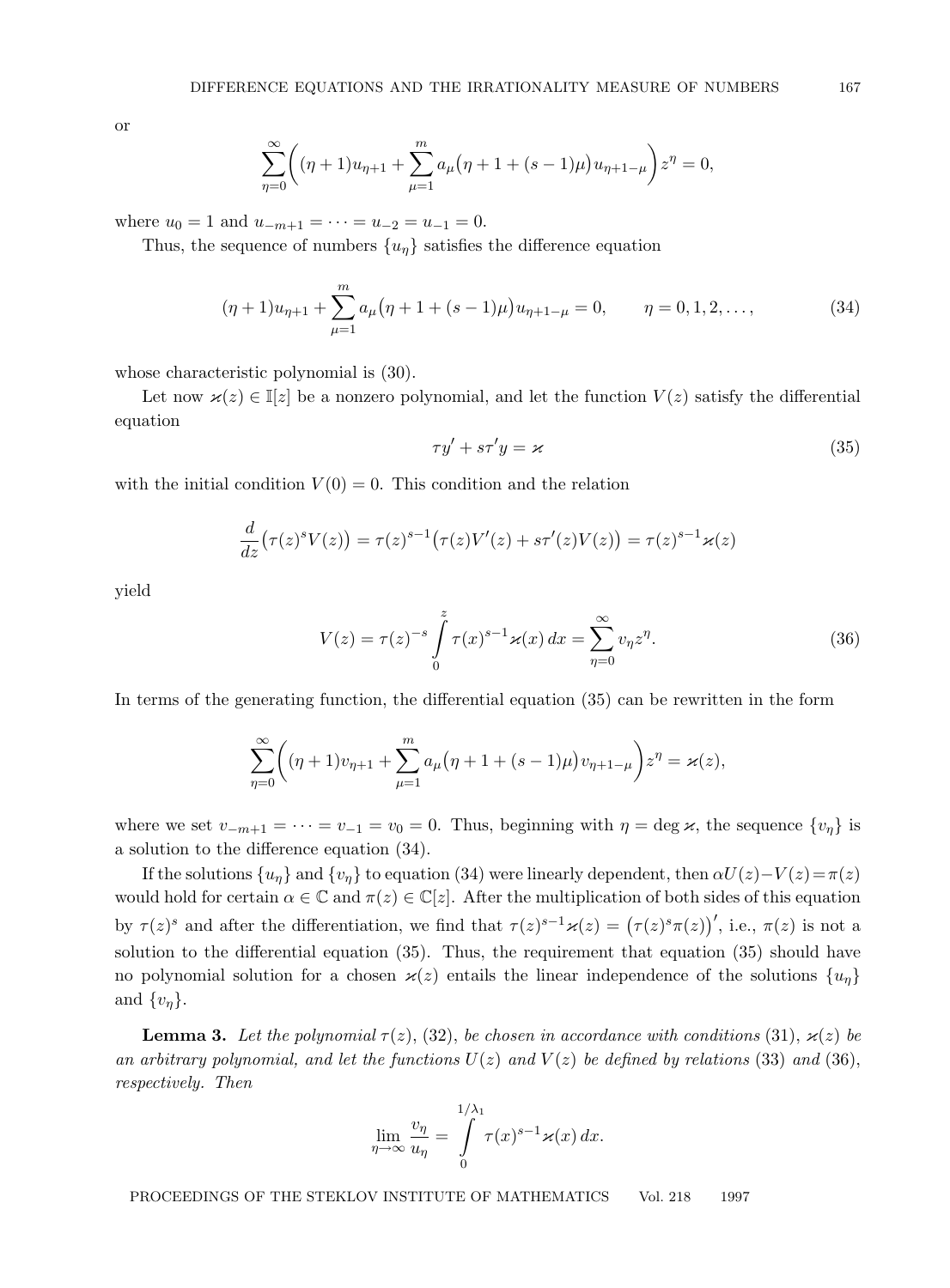#### 168 ZUDILIN

**Proof.** By virtue of (31), the point  $z = 1/\lambda_1$  is the only singularity of the functions  $U(z)$  and  $V(z)$  in the disc  $|z| \leq r$ , where  $1/\lambda_1 < r < 1/\delta$ . Hence, by the Cauchy formula, we have

$$
u_{\eta} = \frac{1}{2\pi i} \int_{\mathcal{K}} \frac{U(z)}{z^{\eta+1}} dz, \quad v_{\eta} = \frac{1}{2\pi i} \int_{\mathcal{K}} \frac{V(z)}{z^{\eta+1}} dz, \qquad \eta = 0, 1, 2, \dots,
$$
 (37)

where the contour of integration K is the boundary of the disc  $|z| \leq r$  with the radial cut  $(1/\lambda_1, r)$ (by the condition  $s < 1$ , we can also integrate over the path passing through the point  $z = 1/\lambda_1$ ).

The functions  $(1 - \lambda_1 z)^s U(z)$  and  $(1 - \lambda_1 z)^s V(z)$  are analytic in the disc  $|z| \leq r$ , and therefore, in the smaller disc  $|\lambda_1 z - 1| \leq \lambda_1 r - 1$ . Therefore these functions can be represented in the form

$$
U(z) = (1 - \lambda_1 z)^{-s} \widetilde{U}(\lambda_1 z - 1), \qquad V(z) = (1 - \lambda_1 z)^{-s} \widetilde{V}(\lambda_1 z - 1),
$$

where the functions  $\tilde{U}(t)$  and  $\tilde{V}(t)$  are analytic in the disc  $|t| \leq \lambda_1 r - 1$ . Moreover, we have

$$
\widetilde{U}(0) = ((1 - \lambda_1 z)^s U(z))\big|_{z=1/\lambda_1} = \prod_{j=2}^m \left(1 - \frac{\lambda_j}{\lambda_1}\right)^{-s},
$$
\n
$$
\widetilde{V}(0) = ((1 - \lambda_1 z)^s V(z))\big|_{z=1/\lambda_1} = \prod_{j=2}^m \left(1 - \frac{\lambda_j}{\lambda_1}\right)^{-s} \int_0^{1/\lambda_1} \tau(x)^{s-1} \varkappa(x) dx
$$
\n(38)

for these functions.

We pass now to formulas (37) for the function  $U(z)$ . We have

$$
U(z) = e^{\pi i s} (\lambda_1 z - 1)^{-s} \widetilde{U}(\lambda_1 z - 1)
$$

on the upper bank of the cut, and

$$
U(z) = e^{-\pi i s} (\lambda_1 z - 1)^{-s} \widetilde{U}(\lambda_1 z - 1)
$$

on the lower one. The integral (37) is equal to  $O(r^{-\eta})$  on the circle  $|z|=r$ ; therefore,

$$
u_{\eta} = \frac{e^{\pi i s} - e^{-\pi i s}}{2\pi i} \int_{1/\lambda_1}^{r} (\lambda_1 z - 1)^{-s} \widetilde{U}(\lambda_1 z - 1) \frac{dz}{z^{\eta+1}} + O(r^{-\eta})
$$
  
= 
$$
\frac{\sin \pi s}{\pi} \int_{1/\lambda_1}^{r} (\lambda_1 z - 1)^{-s} \widetilde{U}(\lambda_1 z - 1) \frac{dz}{z^{\eta+1}} + O(r^{-\eta}).
$$

After the change of the variable  $\lambda_1 z - 1 = t$ , the integral in the last expression reduces to the form

$$
\int_{1/\lambda_1}^r (\lambda_1 z - 1)^{-s} \widetilde{U}(\lambda_1 z - 1) \frac{dz}{z^{\eta+1}} = \int_0^{\lambda_1 r - 1} t^{-s} \widetilde{U}(t) \frac{\lambda_1^{\eta} dt}{(1 + t)^{\eta+1}} = \lambda_1^{\eta} \int_0^{\lambda_1 r - 1} t^{-s} \widetilde{U}(t) e^{-(\eta+1)\log(1+t)} dt
$$

$$
= \lambda_1^{\eta} \int_0^{\lambda_1 r - 1} t^{-s} \widetilde{U}(t) e^{-(\eta+1)t(1 + O(t))} dt.
$$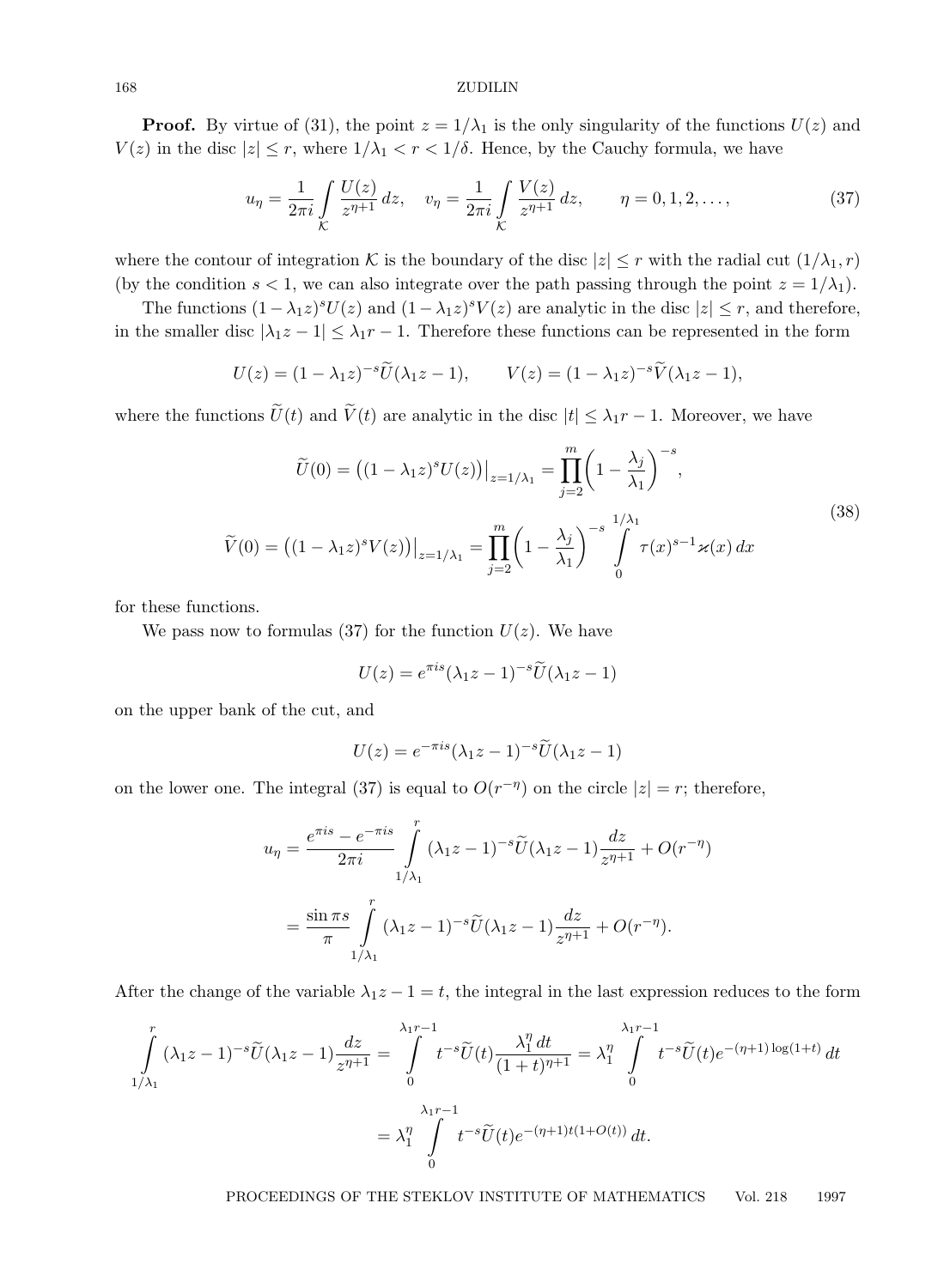Theorem 1.2.1 in [5] yields the asymptotic estimate

$$
\int_{0}^{\lambda_{1}r-1} t^{-s}\widetilde{U}(t)e^{-(\eta+1)t(1+O(t))} dt \sim \widetilde{U}(0)\Gamma(1-s)\eta^{s-1} \quad \text{as} \quad \eta \to \infty.
$$

Hence,

$$
u_{\eta} \sim \frac{\sin \pi s}{\pi} \lambda_1^{\eta} \widetilde{U}(0) \Gamma(1-s) \eta^{s-1}
$$
 as  $\eta \to \infty$ .

By analogy, we find that

$$
v_{\eta} \sim \frac{\sin \pi s}{\pi} \lambda_1^{\eta} \widetilde{V}(0) \Gamma(1-s) \eta^{s-1}
$$
 as  $\eta \to \infty$ .

Therefore

$$
\lim_{\eta \to \infty} \frac{v_{\eta}}{u_{\eta}} = \frac{V(0)}{\widetilde{U}(0)},
$$

and the substitution of values (38) yields the required result.

The lemma is proved.

**Remark.** The arguments used above can be easily extended to the case of negative  $\lambda_1$ . Therefore condition (31) can be replaced by

$$
\lambda_1 \in \mathbb{R}, \qquad |\lambda_1| > \delta = \max_{2 \le j \le m} \{ |\lambda_j| \}. \tag{39}
$$

Now we estimate the denominators of the sequences  $\{u_{\eta}\}\$  and  $\{v_{\eta}\}\$ .

**Lemma 4.** Let us define natural numbers  $A, B$ , and  $C$  as follows:  $B$  is the denominator of the rational number  $s \in (0,1)$ ; A is the least common denominator of the numbers  $a_j/B$ ,  $j = 1, \ldots, m$ ; C is the least common denominator of the coefficients of the polynomial  $\varkappa(z) \in \mathbb{I}[z]$ . Then, for the sequence

$$
d_{\eta} = A^{\eta} \times C \times D_{\eta} \times \prod_{p \mid B} p^{\left[\frac{\eta}{p-1}\right]}, \qquad \eta = 0, 1, 2, \dots,
$$
\n
$$
(40)
$$

and for the functions  $U(z)$  and  $V(z)$  which are chosen in accordance with (33) and (36) we have

$$
d_{\eta}u_{\eta}, d_{\eta}v_{\eta} \in \mathbb{Z}_{\mathbb{I}}, \qquad \eta = 0, 1, 2, \dots
$$

(as before,  $D_{\eta}$  denotes the least common multiple of the numbers  $1, 2, \ldots, \eta$ .)

Proof. By the Taylor formula, we have

$$
U(z) = (1 + a_1 z + \dots + a_m z^m)^{-s} = 1 + \sum_{\nu=1}^{\infty} (-1)^{\nu} \frac{s(s+1)\cdots(s+\nu-1)}{\nu!} (a_1 z + \dots + a_m z^m)^{\nu}.
$$

If  $s = B_0/B$  is an irreducible fraction and the prime number p does not divide B, then this number enters into each rational number

$$
\frac{s(s+1)\cdots(s+\nu-1)}{\nu!} = \frac{1}{B^{\nu}} \frac{B_0(B_0+B)\cdots(B_0+(\nu-1)B)}{\nu!}, \qquad \nu = 0, 1, 2, \dots,
$$
 (41)

PROCEEDINGS OF THE STEKLOV INSTITUTE OF MATHEMATICS Vol. 218 1997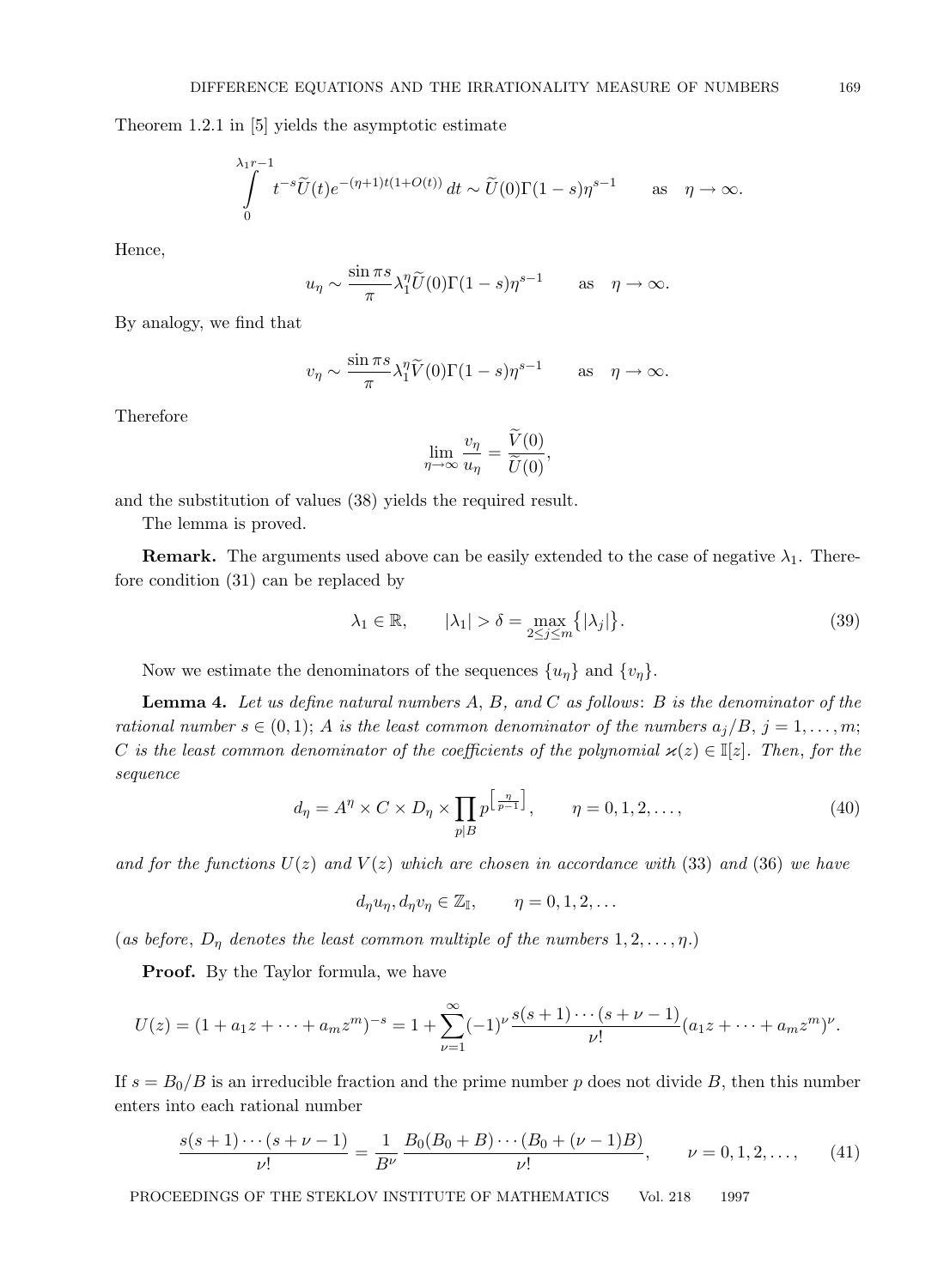#### 170 ZUDILIN

in a nonnegative power (see, e.g., [6, Ch. I, Appendix]). Hence, the denominators of numbers (41) contain only prime numbers which divide  $B$ . Any prime number  $p$  of this kind enters into the first factor on the right-hand side of (41) in the power of  $\nu$  and in the power not exceeding

$$
\left[\frac{\nu}{p}\right] + \left[\frac{\nu}{p^2}\right] + \left[\frac{\nu}{p^3}\right] + \dots \le \nu\left(\frac{1}{p} + \frac{1}{p^2} + \frac{1}{p^3} + \dots\right) = \frac{\nu}{p-1}
$$
\n(42)

the second factor,  $\nu = 0, 1, 2, \ldots$ . Thus, when the  $\nu$ th term of the sum

$$
U(z) = 1 + \sum_{\nu=1}^{\infty} (-1)^{\nu} \frac{B_0(B_0 + B) \cdots (B_0 + (\nu - 1)B)}{\nu!} \left(\frac{a_1}{B}z + \cdots + \frac{a_m}{B}z^m\right)^{\nu}
$$

is multiplied by the number

$$
f_{\nu} = A^{\nu} \times \prod_{p \mid B} p^{\left[\frac{\eta}{p-1}\right]},
$$

this term becomes a polynomial with integer coefficients. Therefore the coefficient  $u_n$  in decomposition (33) becomes an integral after the multiplication by  $f_{\eta}$ ,  $\eta = 0, 1, 2, \ldots$ . Similar arguments allow us to assert that the coefficient  $w_{\eta}$  in the decomposition

$$
\tau(z)^{s-1}\varkappa(z) = \sum_{\eta=0}^{\infty} w_{\eta} z^{\eta}
$$

becomes an integer in  $\mathbb{Z}_{\mathbb{I}}$  after multiplication by  $Cf_{\eta}$ ,  $\eta = 0, 1, 2, \ldots$ , since  $C\varkappa(z) \in \mathbb{Z}_{\mathbb{I}}[z]$ . According to (36), we have

$$
V(z) = \tau(z)^{-s} \int_{0}^{z} \tau(x)^{s-1} \varkappa(x) dx = \sum_{\eta=0}^{\infty} u_{\eta} z^{\eta} \times \sum_{\eta=1}^{\infty} \frac{w_{\eta}}{\eta} z^{\eta},
$$

and therefore the multiplication of  $v_{\eta}$  by  $d_{\eta}$  yields a number from  $\mathbb{Z}_{I}$ ,  $\eta = 0, 1, 2, \ldots$ . The lemma is proved.

In the case where the denominator of the number s is a power of 2, the assertion of Lemma 4 can be strengthened.

**Lemma 5.** Let  $B = 2^k$ ,  $k \in \mathbb{N}$ , A be the least common denominator of the numbers  $a_j/(2B)$ ,  $j = 1, \ldots, m$ , and let C be the least common denominator of the coefficients of the polynomial  $\varkappa(z) \in \mathbb{I}[z]$ . Then, for the sequence

$$
d_{\eta} = A^{\eta} \times C \times D_{\eta}, \qquad \eta = 0, 1, 2, \dots,
$$
\n<sup>(43)</sup>

and for the functions  $U(z)$  and  $V(z)$  which are chosen in accordance with (33) and (36) we have

$$
d_{\eta}u_{\eta}, d_{\eta}v_{\eta} \in \mathbb{Z}_{\mathbb{I}}, \qquad \eta = 0, 1, 2, \dots.
$$

**Proof.** According to (42), the prime number 2 enters into  $\nu$ ! in the power not higher than  $\nu$ ,  $\nu = 0, 1, \ldots$ . Therefore the multiplication of the  $\nu$ th term of the decomposition

$$
U(z) = 1 + \sum_{\nu=1}^{\infty} (-1)^{\nu} \frac{2^{\nu} B_0(B_0 + B) \cdots (B_0 + (\nu - 1)B)}{\nu!} \left(\frac{a_1}{2B}z + \cdots + \frac{a_m}{2B}z^m\right)^{\nu}
$$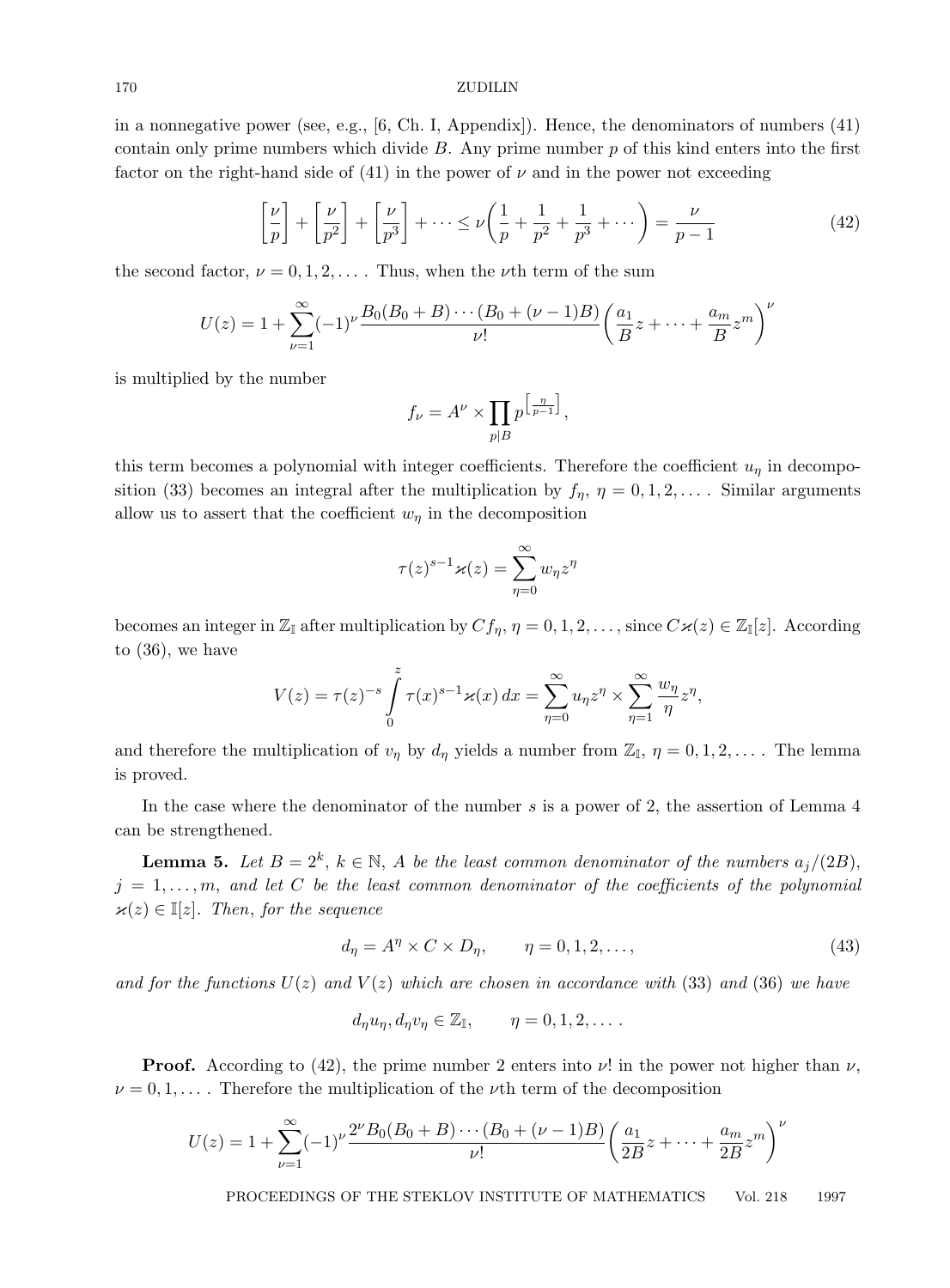by  $f_{\nu} = A^{\nu}$  yields a polynomial with integral coefficients. The remaining part of the proof repeats the proof of the preceding lemma with the use of the new value of  $f_{\nu}$ .

Let us summarize the results of this section in the following assertion.

**Theorem 2.** Let the polynomial  $\tau(z) \in \mathbb{Q}[z]$  defined by relation (32) satisfy condition (39),  $s \in (0,1)$  be a rational number with denominator B, and let the polynomial  $\varkappa(z) \in \mathbb{I}[z]$  be chosen such that any solution to the differential equation (35) is not a polynomial. Let A be the least common denominator of the numbers  $a_j/(2B)$  in the case where  $B = 2^k$ ,  $k \in \mathbb{N}$ , and of the numbers  $a_j/B$  for other B,  $j = 1, \ldots, m$ , and let

$$
C = \begin{cases} Ae & \text{if } B = 2^k, \ k \in \mathbb{N} \\ A \exp\left\{1 + \sum_{p \mid B} \frac{\ln p}{p - 1}\right\} & \text{in other cases.} \end{cases}
$$
(44)

If  $C\delta$  < 1, then the irrationality measure of

$$
\alpha = \int_{0}^{1/\lambda_1} \tau(z)^{s-1} \varkappa(z) dz
$$

does not exceed

$$
\mu = 1 - \frac{\log C + \log |\lambda_1|}{\log C + \log \delta}.
$$

**Proof.** The sequences  $\{u_n\}$  and  $\{v_n\}$ , which are defined by the generating functions (33) and (36), satisfy the linear difference equation (34) and are linearly independent. In addition, by Lemma 3, we have

$$
\lim_{\eta \to \infty} \frac{v_{\eta}}{u_{\eta}} = \alpha
$$

and  $\{d_\eta u_\eta\}, \{d_\eta v_\eta\} \in \mathbb{Z}_{\mathbb{I}}$  according to Lemmas 4 and 5; the sequence  $\{d_\eta\}$  is chosen in accordance with  $(40)$  or  $(43)$ . Since

$$
\lim_{\eta \to \infty} D_{\eta}^{1/\eta} = e, \qquad \lim_{\eta \to \infty} \left( \prod_{p \mid B} p^{\left[\frac{\eta}{p-1}\right]} \right)^{1/\eta} = \prod_{p \mid B} p^{\frac{1}{p-1}},
$$

we obtain

$$
\lim_{\eta \to \infty} d_{\eta}^{1/\eta} = C.
$$

The application of Theorem 1 completes the proof of the theorem.

## 3. THE CHOICE OF THE CHARACTERISTIC POLYNOMIAL

The aim of this section is to present the characteristic polynomial  $\varphi(\lambda) \in \mathbb{Q}[\lambda]$  all of whose roots, except for one, lie in the closed disc  $|\lambda| \leq \delta$  with a sufficiently small  $\delta$ .

PROCEEDINGS OF THE STEKLOV INSTITUTE OF MATHEMATICS Vol. 218 1997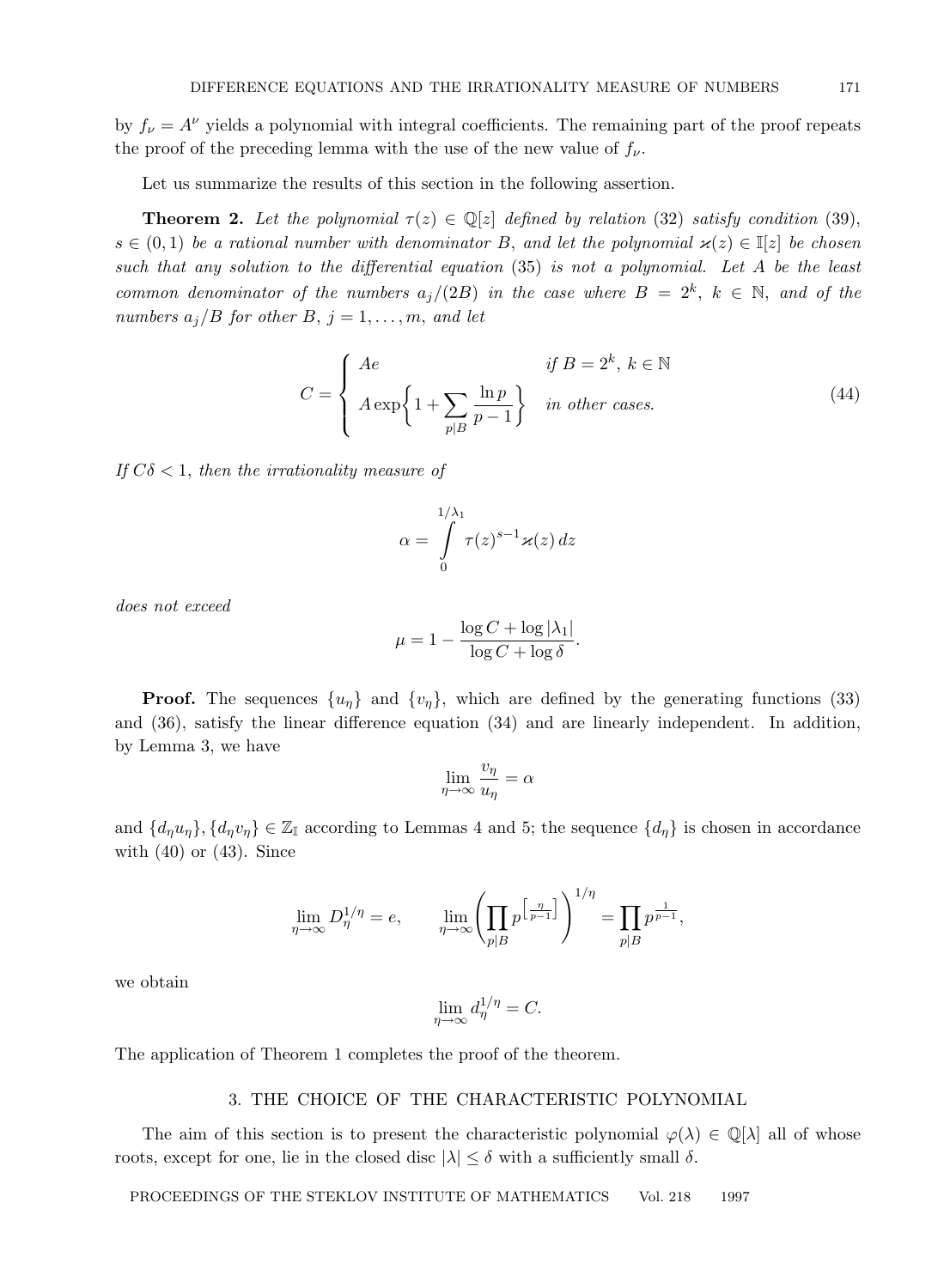**Lemma 6.** Let  $m \in \mathbb{N}$ ,  $m \geq 3$ , and let the real numbers a and b satisfy the conditions

$$
|a| \ge 1, \qquad |b| \ge 5, \qquad \left|\frac{a}{b}\right| < \frac{1}{2}\sin^{m-1}\frac{\pi}{m-1}.\tag{45}
$$

Then the root  $\lambda_1$  of the polynomial  $\varphi(\lambda) = \lambda^m - b\lambda^{m-1} + a$  which is maximal in absolute value is real and sign  $\lambda_1 = \text{sign } b$ ; the other roots  $\lambda_2, \ldots, \lambda_m$  lie in the disc  $|\lambda| < r + 2^{1/(m-1)}r^2$ , where  $r = |a/b|^{1/(m-1)}$ .

**Proof.** According to (45), the inequality  $|b|/2 > |a| \ge 1$  holds. Hence,  $(|b|/2)^m > |a|$ , and the number

$$
\varphi\Big(\frac{b}{2}\Big) = -\Big(\frac{b}{2}\Big)^m + a
$$

has the same sign as  $b^m$ . Therefore, at least one root of the polynomial  $\varphi(\lambda)$  lies in the interval

$$
\left(-\infty, \frac{b}{2}\right)
$$
 for  $b < 0$ ,  $\left(\frac{b}{2}, +\infty\right)$  for  $b > 0$ . (46)

Let us denote by  $\lambda_1$  one of these roots (below we shall show that this root is unique). Since  $m \geq 3$ ,

$$
0 < r = \left| \frac{a}{b} \right|^{1/(m-1)} < \frac{1}{2^{1/(m-1)}} \sin \frac{\pi}{m-1} \le \frac{1}{\sqrt{2}}
$$

and

$$
\frac{1}{\sqrt{2}} \frac{1}{|a|} + \sqrt{2} \frac{1}{|b|} \le \frac{\sqrt{2}}{2} + \frac{\sqrt{2}}{5} = \frac{7\sqrt{2}}{10} < 1
$$

for  $|a| \geq 1$  and  $|b| \geq 5$ , we obtain

$$
|\lambda_1| > \frac{|b|}{2} > \sqrt{2}\left(\frac{|b|}{2|a|} + 1\right) > r\left(\frac{|b|}{2|a|} + 1\right).
$$
 (47)

Consider the auxiliary polynomial

$$
\psi(\lambda) = \left(\lambda^{m-1} - \frac{a}{b}\right)(\lambda - b) = \lambda^m - b\lambda^{m-1} - \frac{a}{b}\lambda + a.
$$

One of its roots is equal to  $\lambda'_1 = b$  and the other roots  $\lambda'_2$  $\lambda'_2, \ldots, \lambda'_m$  lie at the vertices of the regular  $(m-1)$ -gon on the circle  $|\lambda| = r$ .

We fix some roots  $\lambda'$  $j, j = 2, \ldots, m$ , of the polynomial  $\psi(\lambda)$  and denote

$$
\rho = \min_{2 \le l \le m} \{ |\lambda'_j - \lambda_l| \}.
$$

Since

$$
\varphi(\lambda) - \psi(\lambda) = \frac{a}{b}\lambda,
$$

we find for  $\lambda = \lambda'$  $'_{j}$  that

$$
(\lambda_1 - \lambda'_j)(\lambda_2 - \lambda'_j) \cdots (\lambda_m - \lambda'_j) = \varphi(\lambda'_j) = \frac{a}{b} \lambda'_j;
$$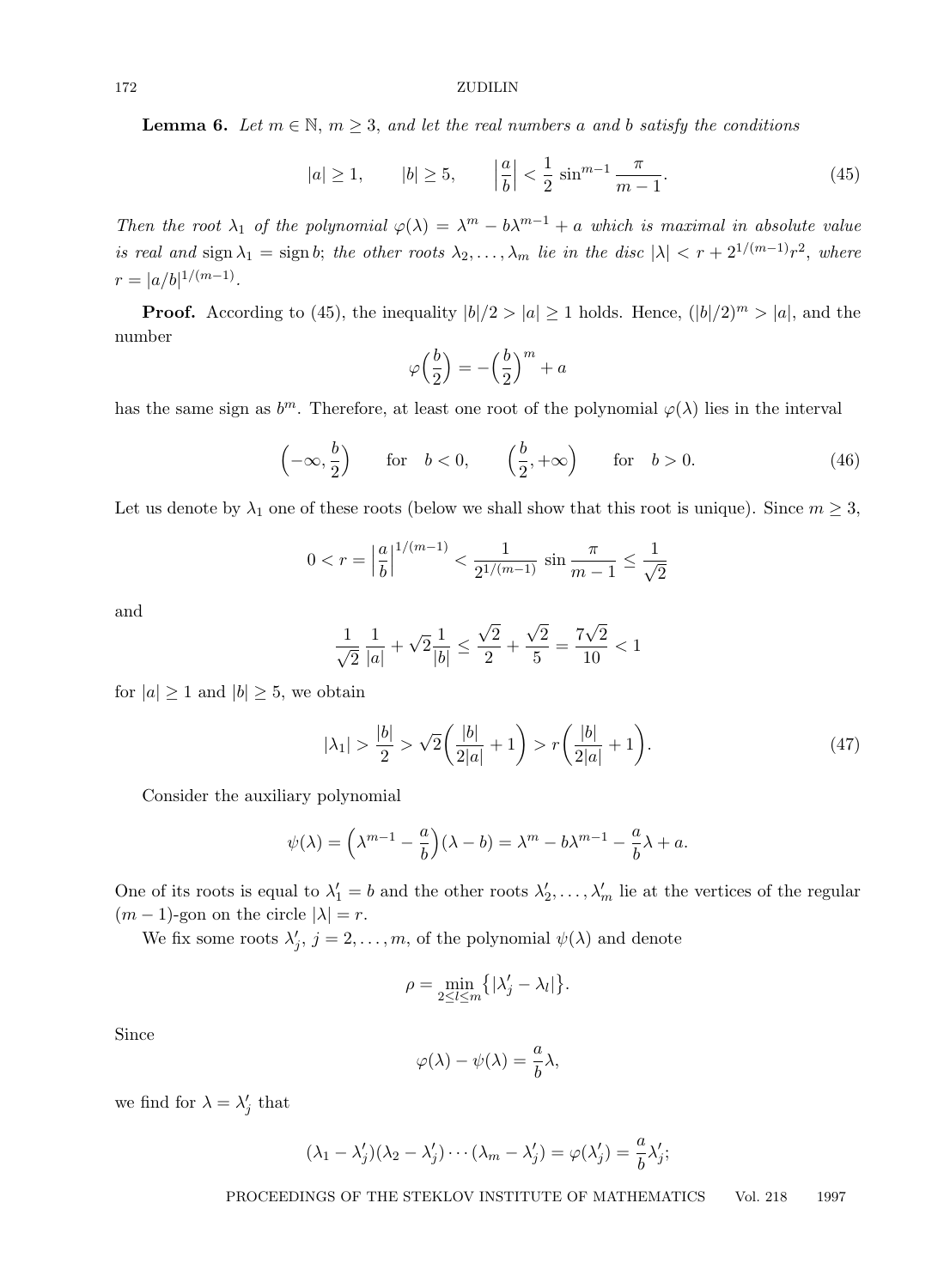this implies

$$
r^m = \left|\frac{a}{b}\right| \times |\lambda'_j| = |\varphi(\lambda'_j)| \ge |\lambda_1 - \lambda'_j| \rho^{m-1} \ge (|\lambda_1| - r) \rho^{m-1} > r \frac{|b|}{2|a|} \rho^{m-1}
$$

according to (47). The final result is

$$
\rho < r \bigg( \frac{2|a|}{|b|} \bigg)^{1/(m-1)} = 2^{1/(m-1)} r^2 = \varepsilon.
$$

We have found out that in the  $\varepsilon$ -neighborhood of any root  $\lambda'$ .  $j, j = 2, \ldots, m$ , of the polynomial  $\psi(\lambda)$ , there is a certain root  $\lambda_j$  of the polynomial  $\varphi(\lambda)$ . These  $\varepsilon$ -neighborhoods are mutually disjoint and do not intersect interval (46), since

$$
|\lambda'_j - \lambda'_l| \ge r \left| e^{2\pi i/(m-1)} - 1 \right| = 2r \sin \frac{\pi}{m-1} > 2r \left( 2\frac{|a|}{|b|} \right)^{1/(m-1)} = 2\varepsilon
$$

according to (45). It remains to note that

$$
|\lambda_j| \le |\lambda'_j| + \rho < r + \varepsilon, \qquad j = 2, \dots, m,
$$

and the root  $\lambda_1$  is a root of the polynomial  $\varphi(\lambda)$  maximal in the absolute value. The lemma is proved.

**Remark.** Actually, the boundary on the roots  $\lambda_2, \ldots, \lambda_m$  of the polynomial

$$
\varphi(\lambda) = \lambda^m - b\lambda^{m-1} + a
$$

can be considerably refined with a specific choice of the numbers  $m$ ,  $a$ , and  $b$ . We do not pose this problem here since Lemma 6 makes it possible to apply Theorem 2.

Let now  $\tau(z) = az^m - bz + 1, m \ge 3$ , and let  $\varkappa(z)$  be a nonzero polynomial. Assume that the polynomial  $\pi(z)$  of degree  $k \geq 0$  is a solution to equation (35). Then  $\pi(z) = cz^k + \cdots, c \neq 0$ , and

$$
\varkappa(z)=\tau(z)\pi'(z)+s\tau'(z)\pi(z)=ac(k+sm)z^{m+k-1}+\cdots;
$$

this implies that deg  $\varkappa = m + k - 1 \ge m - 1$ . Hence, if we assume additionally that deg  $\varkappa < m - 1$ , then any solution to equation (35) is not a polynomial.

The following assertion is a corollary of Theorem 2 and Lemma 6.

**Theorem 3.** Let  $m \in \mathbb{N}$ ,  $m \geq 3$ , and let the rational numbers a and b satisfy conditions (45). Assume that B is the denominator of the rational number  $s \in (0,1)$ , A is the least common denominator of the numbers  $a/(2B)$  and  $b/(2B)$  in the case  $B = 2<sup>k</sup>$ ,  $k \in \mathbb{N}$ , and of the numbers  $a/B$ and  $b/B$  for other B, the constant C is chosen in accordance with  $(44)$ , and

$$
\delta = \left| \frac{a}{b} \right|^{1/(m-1)} + 2^{1/(m-1)} \left| \frac{a}{b} \right|^{2/(m-1)}.
$$